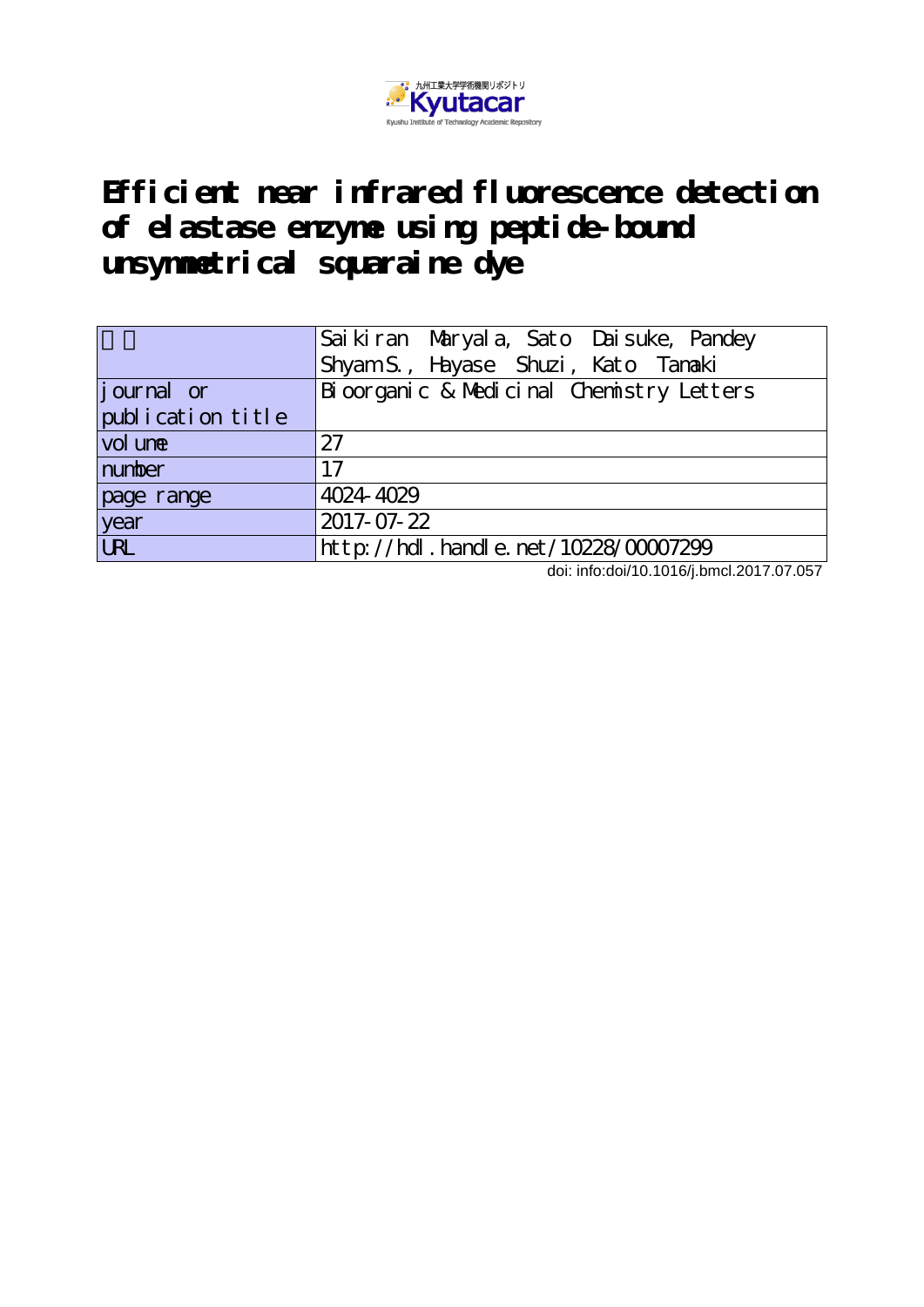## **Efficient near infrared fluorescence detection of elastase enzyme using peptide-bound unsymmetrical squaraine dye**

## **Maryala Saikiran, Daisuke Sato, Shyam S. Pandey, Shuzi Hayase and Tamaki Kato**

Graduate School of Life Science and Systems Engineering, Kyushu Institute of Technology, 2-4 Hibikino, Wakamatsu, Kitakyushu 808-0196, Japan Email: [msaikiran87@gmail.com,](mailto:msaikiran87@gmail.com) [shyam@life.kyutech.ac.jp,](mailto:shyam@life.kyutech.ac.jp) [tmkato@life.kyutech.ac.jp](mailto:tmkato@life.kyutech.ac.jp)

## **Abstract**

Extended wavelength analyte-responsive fluorescent probes are highly desired for the imaging applications owing to their deep tissue penetration, minimum interference from autofluorescence by biomolecules. Near infra-red (NIR) sensitive and self-quenching fluorescent probe based on the dyepeptide conjugate (SQ 1 PC) was designed and synthesized by facile and efficient one-pot synthetic route for the detection of Elastase activity. In the phosphate buffer solution, there was an efficient quenching of fluorescence of SQ 1 PC (86 %) assisted by pronounced dye-dye interaction due to Haggregate formation. Efficient and fast recovery of this quenched fluorescence of SQ 1 PC (> 50 % in 30 seconds) was observed on hydrolysis of this peptide-dye conjugate by elastase enzyme. Presently designed NIR sensitive self-quenching substrate offers the potential application for the detection of diseases related to proteases by efficient and fast detection of their activities.

**Keywords**: Far-red squaraine dye, aggregation, fluorescent peptide, self-quenching conjugate, Elastase detection, bio imaging.

Growing demand for point-of-care testing (POCT) devices for home diagnostic and facile health care monitoring, biosensors have attracted tremendous attentions owing to utilization of small amount of biological samples, ease of handling and userfriendliness [1, 2]. Although, biosensors are one of the strong contenders for POCT devices, due to the existing challenges like utilization of single analyte at a time, controlling the sensitivity in the presence of interfering agents, prior analyte processing for higher sensitivity and low throughput are needed to be considered for the further development of more efficient and versatile POCT devices. It is, therefore, necessary to develop biosensors that are sensitive and having the capability of high throughput detection along with their compatibility with imaging techniques for simultaneous multi-target analysis [3]. The advent of Microarray technology has led the possibility of rapid profiling of huge number of proteins in a single experiment [4, 5]. Working with protein arrays for bio-sensing applications is challenging and cumbersome to control polar and ionic interactions, unspecific adsorption of proteins and preservation of native form of protein along with their spatial orientations onto the surface after immobilization [6]. This is the reason why more attentions are being paid for the development of peptide arrays for rapid and high throughput screening

of complex protein functions including qualitative as well as quantitative estimation of proteases [7]. Proteases are an important class of physiological enzymes which hydrolyse the amide bond at specific sites of the polypeptide chain thereby playing a vital role in the regulation of a large number of physiological processes such as cell physiological processes such as cell proliferation/differentiation, apoptosis, DNA replication, haemostasis and immune responses [8, 9]. Human Neutrophil Elastase (HNE) belongs to serine class of proteases and is a proteolytic enzyme stored in the azurophilic granules of polymorphonuclear cells [10]. Although the proteolytic destruction of bacteria is one of the major roles of this enzyme, its hyperactivity leads to the pathogenesis of acute and chronic inflammations [11, 12]. Excess release of HNE cleaves the cellular receptors, activates protogenetic mediators and intrinsically involved in the epithelial as well as well as endothelial membrane damage [13, 14]. Therefore, knowledge of roles played by different serine protease along with their strict control and monitoring especially HNE activity has a great importance for therapeutic viewpoints.

In spite of fast pace growth and development of protease assay methods, methods based on immunoassay consisted of specific binding to the target protease with antibodies have been although commercialized and able to estimate the proteases quantitatively [15]. However, they are not much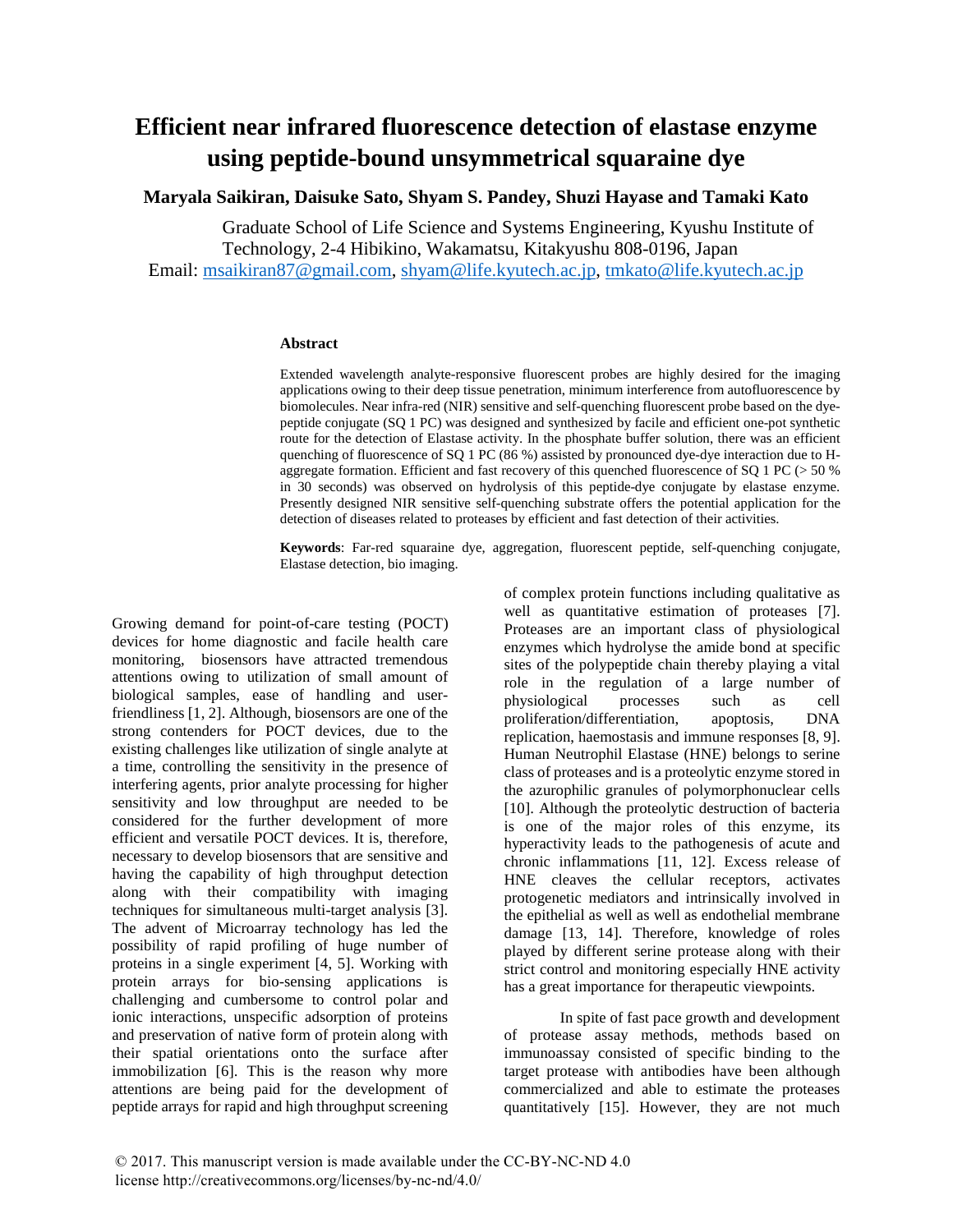suitable for mapping protease activity and stages of disease which are associated with protease activity rather than their quantity. In order to avoid these issues of immunoassay-based detection of proteases, several other methods such as utilization of suitable peptide substrates based on optical (absorbance/fluorescence) detection and appearance or quenching of fluorescence emanating from Forster resonance energy transfer (FRET) have been widely used [16-18]. Interaction of proteases with these chromogenic or fluorogenic substrates leads to the selective proteolytic cleavage of the peptide bond resulting in changes of their absorption or fluorescent spectral behaviors which form the basis for the detection of protease activity. In this context, fluorogenic substrates are preferred over chromogenic substrates owing to their enhanced sensitivity and compatibility with the high throughput fluorescence mapping on microarraybased platforms [19]. A perusal of the fluorogenic substrates used for the protease assay reveals that the wide-spread use of fluorescent tags working mainly in the visible or low wavelength region. In this case, not only auto-fluorescence resulting from the biological analyte poses a limitation to attain good signal-tonoise (S/N) ratio but also photo-damage to biological species which cannot be avoided owing to the high energy excitations. In this context, utilization of fluorophores exhibiting emission in the near infra-red (NIR) wavelength region not only imparts much higher sensitivity owing to its highly diminished autofluorescence from the biological samples but also are capable of deep tissue penetration leading to efficient bio-imaging [20]. On the other hand, the FRET-based assay requires the logical development of suitable fluorophore and quencher pair owing to their synthetic complications due to the need of orthogonal protecting groups while their coupling with peptide substrate library.

The design of peptide substrates tagged with fluorescent moieties having the capability of selfquenching and re-appearance of the fluorescence after enzymatic hydrolysis has also been simplified for the solution of the relatively complicated fluorescencepeptide-quencher molecular system. This was demonstrated by designing the substrates after the incorporation of a multiple number of identical fluorophores leading to concentration-dependent quenching. Sato et al have demonstrated the concentration dependent fluorescence quenching for their fluorescein isothiocyanates (Fluorescent moiety) tagged peptide substrate for Trypsin enzyme and proteolytic cleave of the peptide bond led to the appearance of the fluorescence [21]. Internally quenched fluorescence-based fluorescent dendritic peptides substrates have also been reported which

exhibit fluorescence ON sensing of chymotrypsin enzyme due to increased fluorescence emission after the enzymatic hydrolysis of the designed substrates [22]. Squaraine dye belongs to a class of intensely colored dyes having donor-acceptor-donor zwitterionic molecular framework containing squaric acid as central four-membered ring core surrounded by electron-rich aromatic moieties. Incorporation immensely available and judiciously selected aromatic/heterocyclic systems with varying donor strength it is easily possible to design a variety of squaraine dyes with tunable light absorption and fluorescence emission encompassing from visible to IR wavelength region [23]. In this present work, efforts have been directed to design an internally quenched homo-labelled fluorescent-peptide substrate utilizing a far-red sensitive unsymmetrical squaraine dye coupled with a peptide sequence susceptible to the pancreatic elastase enzyme. Figure 1 exhibits the structure of the main building blocks like direct carboxy ring-functionalized unsymmetrical squaraine dye **SQ-1** (1a), Elastase enzyme specific peptide sequence β-Ala-Ala-Pro-Ala-Lys-(OBzl) (1b) along with fluorescent peptide substrate (1c). Figure 1(d) represents the MM2 energy minimized threedimensional structure of (1b) and led to the proposal of a possible structure of peptide-dye conjugate as shown in the Fig.  $1(c)$ .



**Figure 1.** Chemical structure of unsymmetrical squaraine dye (a), elastase enzyme specific peptide (b), peptide-dye conjugate (c) and MM2 energy minimized 3D structure of the peptide (d).

It can be clearly seen from the structure of our newly proposed peptide-dye conjugate that two dye molecules are connected to one peptide at either end of the terminals. **SQ-1** was selected as model dye not only due to its NIR fluorescence capability but also an appreciably good interaction of squaraine dyes with most commonly used model proteins like bovine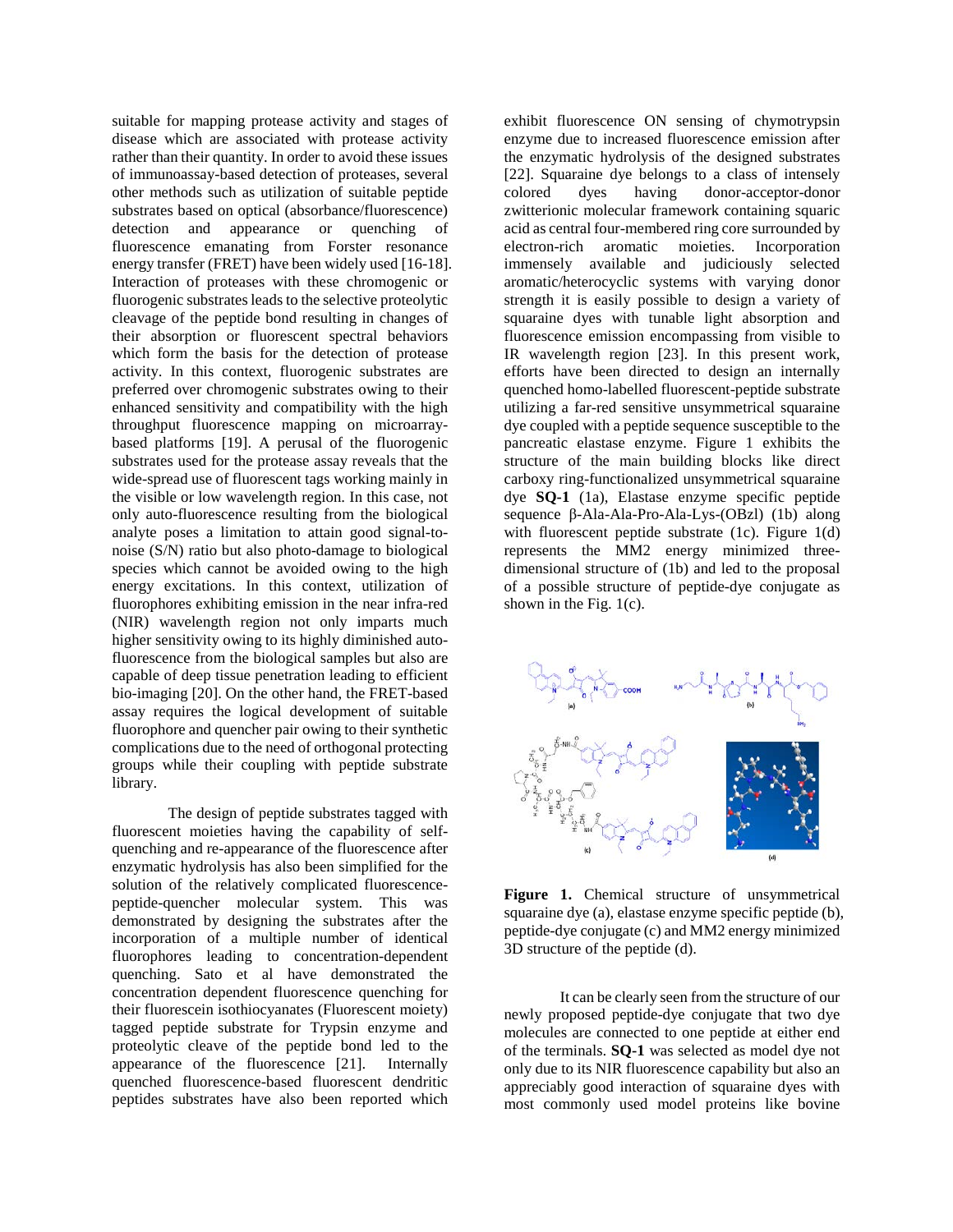serum albumin and human serum albumin [24, 25]. It has been reported that pancreatic serine protease elastase cleaves the substrate at peptide bonds on the carboxyl side of amino acid residues bearing small alkyl side chain which has led us to design Ala-Pro-Ala as target peptide for elastase enzyme [26]. β-Ala and Lys-containing free amino groups have not only been used as a spacer but also for assisting the easy binding of the **SQ-1** dye with its free –COOH group in a single one pot reaction. A perusal of this newly designed substrate as shown in Fig. 1(c) reveals dense packing of the SQ-1, which is expected to bring the internal self-quenching of the fluorescence. At the same time, the flat molecular structure of squaraine dyes is also expected to promote the dye aggregation especially in the buffer solution and aggregated dye molecules have been reported to exhibit the quenched fluorescence [27]. Internally fluorescence quenched peptide-dye conjugate was synthesized by one-pot reaction of NHS-ester activated unsymmetrical squaraine SQ-1 and peptide H-β-Ala-A-P-A-K-OBzl as per the scheme-1. Detailed synthesis and characterization of dye SQ-1, peptide and dye-peptide conjugate along with various intermediates have been provided in the supporting information.



Electronic absorption spectrum of SQ-1 in dimethylformamide (DMF) solution exhibits a strong electronic absorption maximum ( $\lambda_{\text{max}}$ ) at 672 nm along with the feeble vibronic shoulder around 610 nm and molar extinction coefficient of  $1.02 \times 10^5$  dm<sup>3</sup>.mol<sup>-</sup> <sup>1</sup>.cm<sup>-1</sup> which is associated with  $\pi$ - $\pi$ <sup>\*</sup> electronic transition which is a typical characteristic of the squaraine dyes. The  $\lambda_{\text{max}}$  absorption and emission values, molar extinction coefficient and stoke shifts of SQ 1 dye and SQ 1 PC in both DMF and PBS solutions were shown respectively in Table 1.

Merging of the vibronic shoulder with the main absorption for SQ-1 in DMF solution indicates the existence of dye aggregated species. It has been reported that in the case of H-aggregate formation by squaraine dye, sometimes shoulder becomes even more pronounced as compared to monomeric dye absorption peak. Prevention of this dye aggregation by using aggregation preventing species like chenodeoxycholic acid leads to decrease in the absorption corresponding to this shoulder verifying the suppression of dye aggregation [28]. On the other hand, its emission spectrum shows fluorescence emission peak at 754 nm with relatively large Stokes shift of 82 nm. Typically, squaraine dyes exhibit a Stokes shift of 20-30 nm due to its rigid molecular structure and indicate the nearly similar molecular configuration of dyes in both of the ground as well as excited states [29]. This large Stokes shift in the case of SQ-1 in DMF solution indicates rather diminished conformational stability of SQ-1 in an excited state as compared to typical squaraine dyes. On the other hand, the electronic absorption spectrum of a dye-peptide conjugate (SQ 1 PC) exhibits relatively broader optical absorption having a blue-shifted  $\lambda_{\text{max}}$  at 664 nm and fluorescence emission maximum at 736 nm with a stoke shift of 72 nm as shown in the Fig. 2(b). This blue-shift in the absorption and emission maximum could be attributed to the dye aggregate formation. It has been reported that squaraine dyes form the blueshifted H-aggregates and red-shifted J-aggregates depending on their structure, molecular environment owing to their relatively flat molecular structure [30].

**Scheme 1.** Synthetic strategy of dye-peptide conjugate used for present investigation.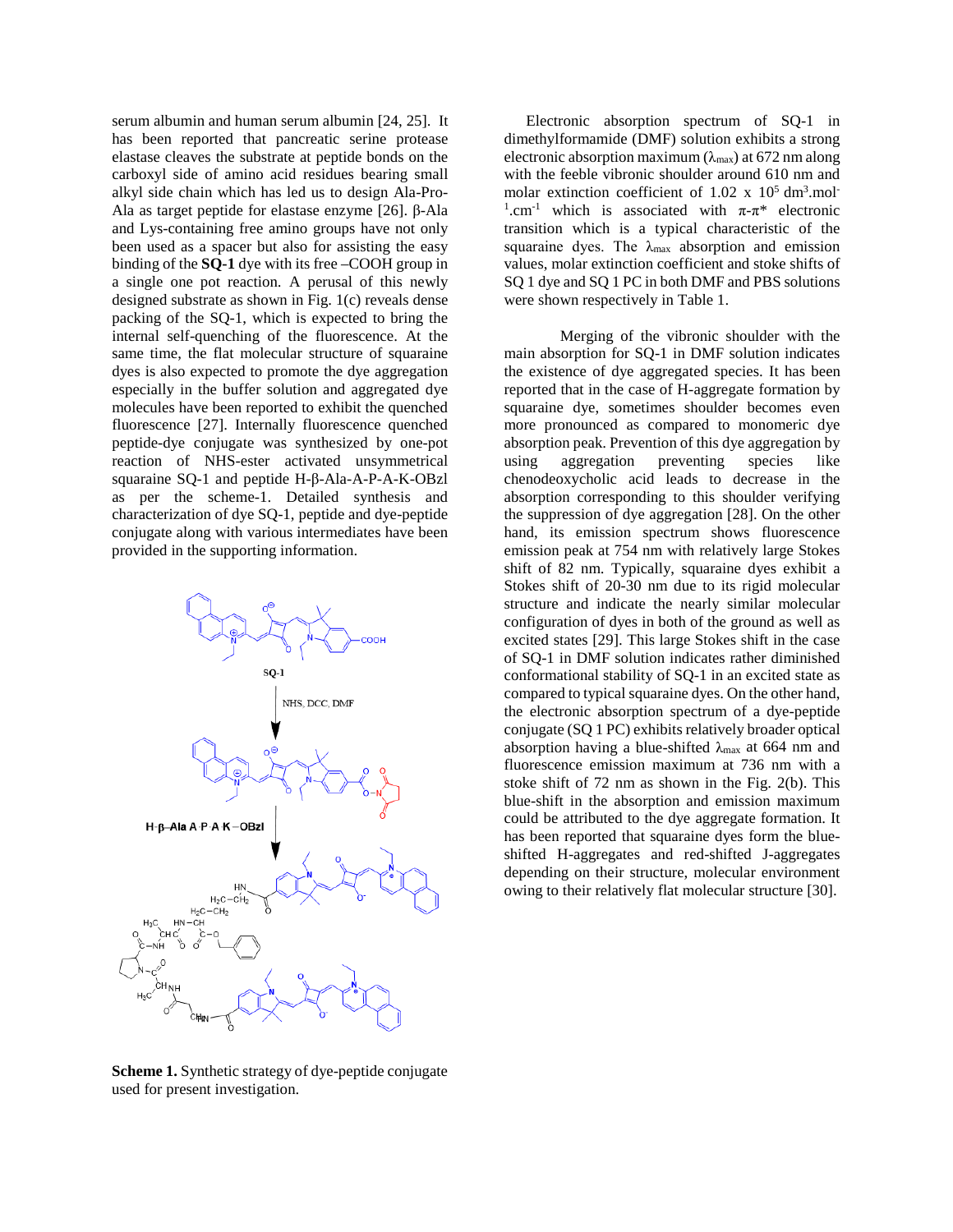**Table 1**. Spectral properties of dye and dye-conjugate in DMF and 0.1 M PBS solution at pH 7.4.

|          | <b>DMF</b> Solution        |                            |                       |                         | <b>PBS</b> Solution        |                     |                              |                                         |
|----------|----------------------------|----------------------------|-----------------------|-------------------------|----------------------------|---------------------|------------------------------|-----------------------------------------|
|          | $\mathcal{L}$ (max)<br>Abs | $\mathcal{L}$ (max)<br>Ems | <b>Stoke</b><br>Shift | (ε)<br>$(dm3 M-1 cm-1)$ | $\mathcal{L}$ (max)<br>Abs | $\sim$ (max)<br>Ems | <b>Stoke</b><br><b>Shift</b> | (ε)<br>$(\mathbf{dm^{3}~M^{1}~cm^{1}})$ |
| SQ 1 Dye | 672 nm                     | 754 nm                     | $82 \text{ nm}$       | $1.02\times10^5$        | 644 nm                     | $700 \text{ nm}$    | $56 \text{ nm}$              | $0.66\times10^{5}$                      |
| SO 1 PC  | 664 nm                     | 736 nm                     | 72 nm                 | $3.7\times10^{5}$       | $605 \text{ nm}$           | 658 nm              | $53 \text{ nm}$              | $0.98\times10^{5}$                      |



**Figure 2.** Electronic absorption and fluorescence emission spectra of (a) unsymmetrical squaraine dye SQ-1 and (b) peptide-dye conjugate (SQ 1 PC) in the DMF solution of concentration 5  $\mu$ M. Figures (c) and (d) represents the same spectral profile for SQ-1 and SQ 1 (PC) in 0.1 M phosphate buffer at pH 7.4 and concentration of 10  $\mu$ M, dotted line represents the emission spectra corresponding solutions in all of the cases.

It is interesting to note here that there is a drastic decrease in the fluorescence intensity associated with SQ-1 for the dye-peptide conjugate as compared to the pure dye SQ-1 having a similar concentration (5 μM) and the same solvent (DMF). This indicates that SQ-1 undergoes the fluorescence quenching upon its conjugation with peptide under investigation (SQ 1 PC). In general two basic mechanisms have been proposed for the fluorescence quenching. First is related to quenching due to fluorescence resonance energy transfer (FRET) while the second one is related to the concentration dependent static internal quenching. In the homo-dye labeled probes FERT based quenching generally occurs when stoke shift is very small allowing the sufficient overlapping between the absorption and emission spectra of the dye [31]. On the other hand, in the case of static quenching, there is a change in the spectral shape generally blue-shift in the absorption maximum facilitated by H-aggregate formation [32]. Although both of the mechanism seems to be applicable to explain the fluorescence quenching of SQ 1 PC considering the large stoke shift and small spectral overlap contribution from FRET-based quenching seem to be small. At the same time, blue shifted absorption and emission maxima which are highly pronounced

in the case of phosphate buffer solution (PBS) as shown in the Fig. 2 (c, d) clearly corroborates the dominance of the second mechanism based on static concentration dependent quenching. Thus considering the peak fluorescence intensities of dye alone (SQ-1) and dye-peptide conjugate (SQ 1 PC), fluorescence quenching efficiency was estimated to be 73 % and 86 % in the DMF and PBS, respectively.

Fairly good internal self-quenching fluorescence of dye SQ-1 after coupling with target peptide was observed. This property of conjugate enabled us to explore the application of dye-peptide conjugate as enzyme activity detection based on fluorescence ON bio-sensing. As discussed earlier, Elastase enzyme recognition probe Ala-Pro-Ala amino acid residue was chemically bound with the free –COOH group of SQ-1 by simple one pot reaction. It can be seen from the structure of SQ 1 PC that two terminal amino acids β-Alanine and Lysine have been introduced to solve the two purposes. Firstly, they function as a spacer to promote the access of Elastase enzyme towards the target tripeptide Ala-Pro-Ala. Secondly, availability of free amines allows dense incorporation of SQ-1 dye promoting the internal self-quenching. To demonstrate this, 10 μM solution of this target dyepeptide conjugate SQ 1 PC was subjected to enzymatic hydrolysis using Elastase enzyme in 0.1M phosphate buffer at pH 7.4 and fluorescence emission spectra were measured at different time intervals as shown in the Fig. 3 (a). A perusal of this figure clearly reveals that there was a pronounced recovery of quenched fluorescence of the dye within 30 seconds and reached to saturation after 30 min leading to about fivefold enhancement in the fluorescence signal compared to that in the absence of Elastase. This enhancement in the fluorescence after enzymatic hydrolysis could be attributed to the fact that dye-aggregate formation is promoted after conjugation of SQ-1 with peptide in phosphate buffer leading to the H-aggregate assisted efficient fluorescence quenching. After the enzymatic hydrolysis of the peptide bond, multiple copies of dyes are released and attain the special separation leading to the re-appearance of the dye fluorescence.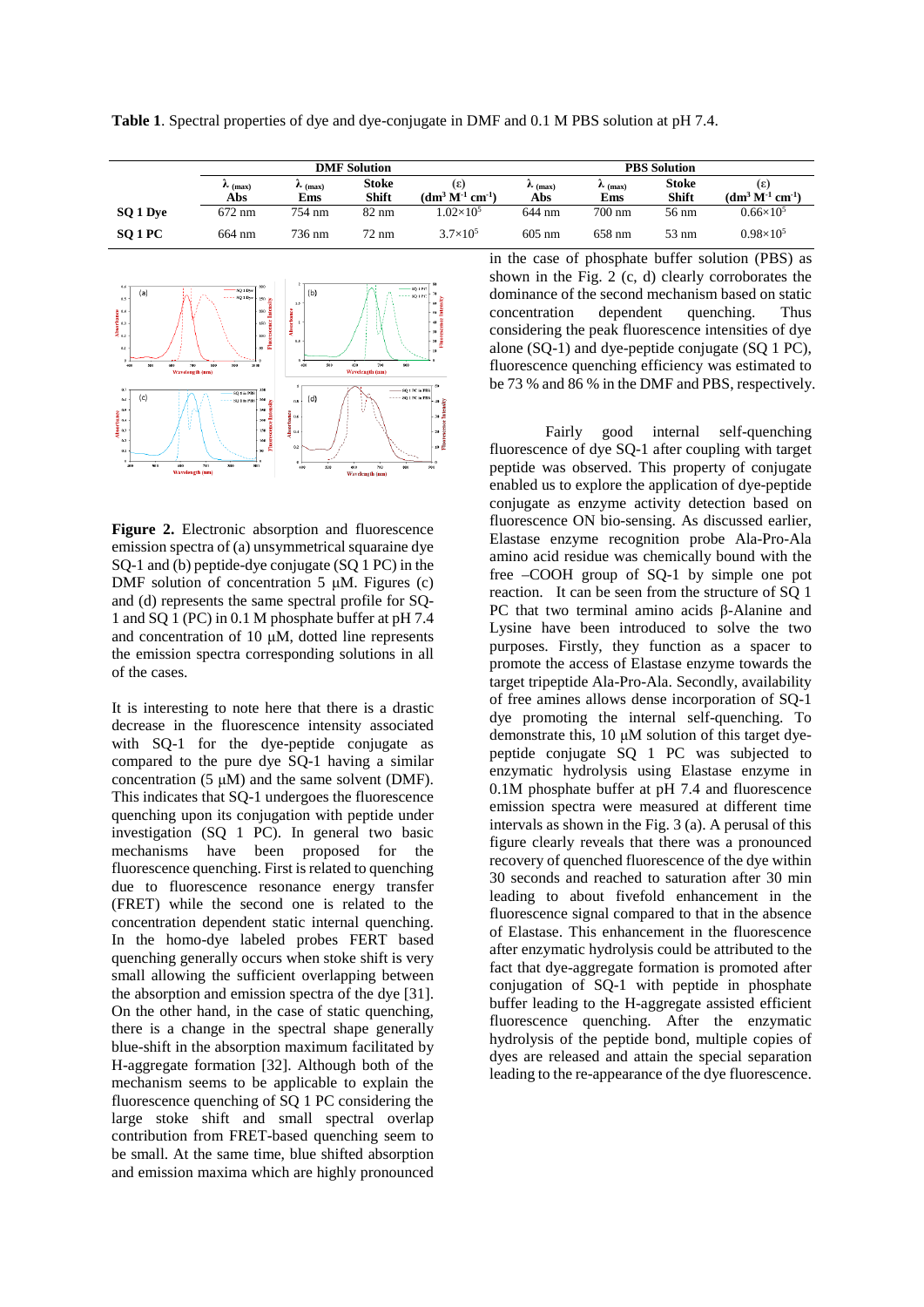

**Figure 3.** Fluorescence emission spectra of the 0.1M phosphate buffer solution of dye-peptide conjugate (10  $\mu$ M) at pH 7.4 as a function of time after the addition of 21 nmol of elastase enzyme. Right hand side figure (b) represents the change in fluorescence intensity as a function of time with different concentrations elastase for a fixed concentration of dye-peptide conjugate (10 μM)

Considering the fluorescence intensities before (control) and after enzymatic hydrolysis of SQ 1 PC, quenching efficiency was estimated to be 81 %. This indicates such a simple and homolabelled dye-peptide conjugate based on internal quenching is capable to efficiently detect the enzymatic activity based on fluorescence ON biosensing. Efforts were also directed to test this designed dye-peptide conjugate by changing the amount of Elastase enzyme (3 nmol to 21 nmol) for a fixed concentration of this dye-peptide conjugate (10  $\mu$ M). Change in the fluorescence intensity as a function of time, enzymatic hydrolysis was monitored for different enzyme concentration and has been shown in the Fig. 3(b). A perusal of this figure also indicates that rate of fluorescence change as a function of concentration is not much significant. On the other hand, saturation fluoresecence intensity after complete hydrolysis exhibits clear and distinguishing change for different concentrations of the Elastase. Therefore, consideration of fluorescence intensity at saturation seems to be more plausible for the quantitative aspects of enzyme activity estimations using such dye-peptide conjugate by the fluorescence-ON biosensing. It can be seen that in all of the cases the fluorescence intensities were reaching saturation after about 25 min. of the enzymatic hydrolysis, while there was completely no change in the case of control that is in the absence of enzyme.

Overall we have demonstrated the NIR fluorescence quenching promoted by enhanced dye aggregation of dye-peptide conjugate and disruption of this aggregation in the presence of enzyme led to the facile detection of proteases based on fluorescence ON bio-sensing. Although detection of Elastase activity has been successfully demonstrated in this work, such design and concept can be easily implemented to any target protease by judicious

selection of suitable central peptide sequence susceptible to the target enzyme under investigation. Use of single fluorophore and its one-pot coupling with target peptide sequence provide simplicity and rapid profiling of various proteases. Such a concept of fluorescence-ON biosensing based on aggregation-induced fluorescence quenching and reappearance of fluorescence after enzyme hydrolysis bears good potential in medical diagnosis based on qualitative and quantitative estimation of enzymes. Integration of such dye-peptide conjugates with microarray technology is expected to tremendously enhance the throughput of analysis. Utilization of such dye-peptide conjugate for microarray application has been schematically shown in the Fig. 4. Amine functionalization of glass surface has been widely studied along with the report of very high density amine functionalization using 3-amino propyltriethoxysilane (APTS) by Bayer et. al [33]. It can be easily seen from the Fig. 4 (b) that free – COOH group in our proposed dye-peptide conjugate can be easily obtained after the O-benzyl group deprotection which is now ready to couple with free amine group of amine functionalized glass surface (a) making glass surface-bound dye-peptide conjugate (c). Thus we can attach various kinds of such molecular probes on a single glass surface in microarray format. At the same time, use of wavelength tunable squaraine dyes in such dyepeptide conjugate system not only imparts the widespread design of molecular probes but also provide the capability of efficient and simultaneous multi-target protease analysis facilitated by multiwavelength fluorescence ON biosensing.



**Figure 4.** Schematic representation for application of proposed dye-peptide conjugate in peptide microarray for enzyme detection based on fluoresecence-ON biosensing. (a) Amine functionalized glass surface after treatment of glass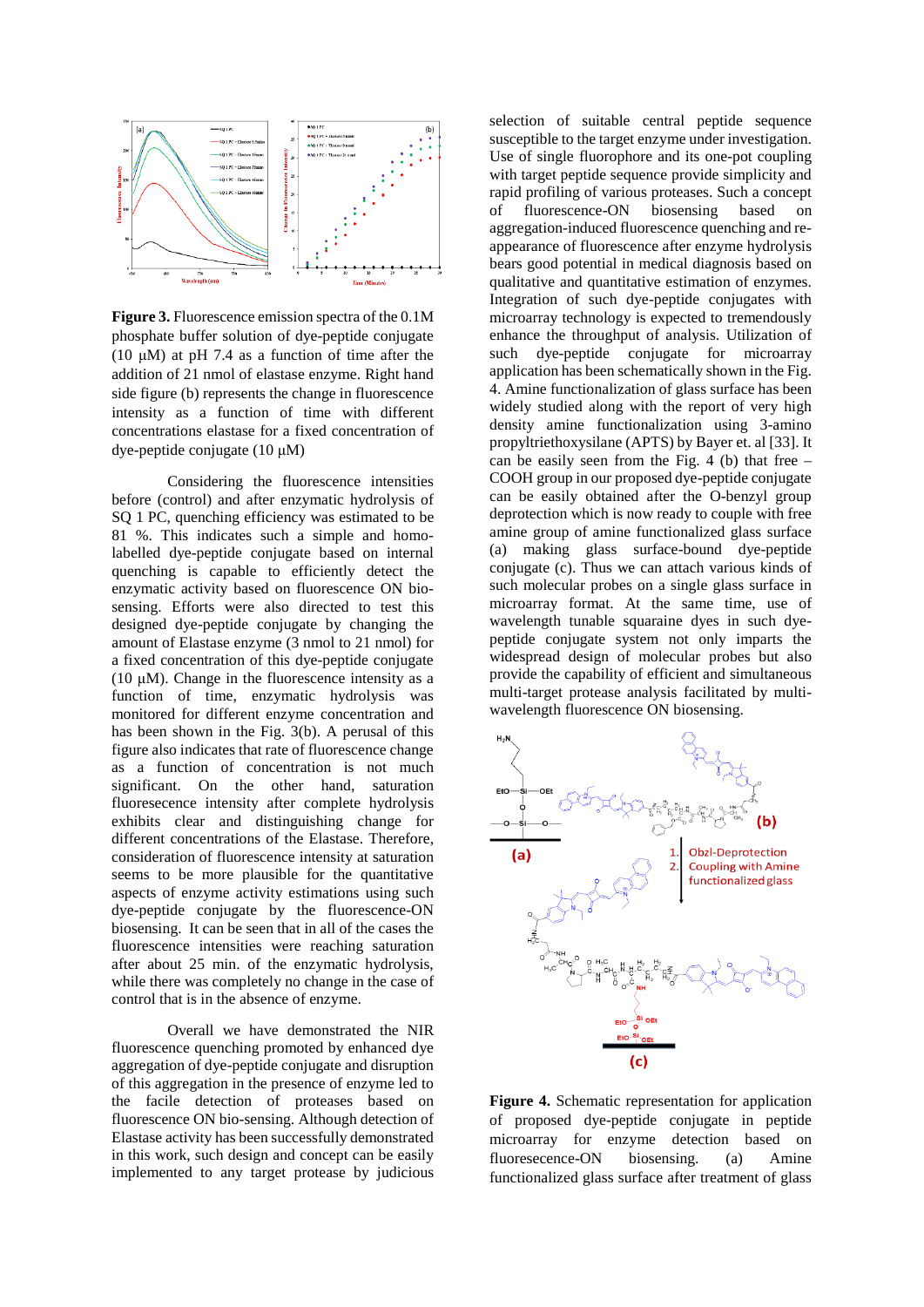with APTS (b) dye-peptide conjugate and (c) glasssurface modified with dye-peptide conjugate.

## **References:**

- 1. Mashamba-Thompson TP, Sartorius B, Drain PK. Point-of-care diagnostics for improving maternal health in South Africa. *Diagnostics.* 2016;6(3): 31.
- 2. Solanki PR, Kaushik A, Agrawal VV, Malhotra BD. Nanostructured metal oxidebased biosensors. *NPG Asia Materials.* 2011;3(1): 17-24.
- 3. Zeng Y, Wang L, Wu S-Y, et al. Highthroughput imaging surface plasmon resonance biosensing based on an adaptive spectral-dip tracking scheme. *Optics Express.* 2016;24(25): 28303-28311.
- 4. Cretich M, Damin F, Pirri G, Chiari M. Protein and peptide arrays: recent trends and new directions. *Biomolecular engineering.* 2006;23(2): 77-88.
- 5. Foong YM, Fu J, Yao SQ, Uttamchandani M. Current advances in peptide and small molecule microarray technologies. *Current opinion in chemical biology.* 2012;16(1): 234-242.
- 6. Templin MF, Stoll D, Schrenk M, Traub PC, Vöhringer CF, Joos TO. Protein microarray technology. *Drug discovery today.* 2002;7(15): 815-822.
- 7. Legutki JB, Zhao Z-G, Greving M, Woodbury N, Johnston SA, Stafford P. Scalable high-density peptide arrays for comprehensive health monitoring. *Nature communications.* 2014;5.
- 8. Turk B. Targeting proteases: successes, failures and future prospects. *Nature reviews Drug discovery.* 2006;5(9): 785- 799.
- 9. Rakash S, Rana F, Rafiq S, Masood A, Amin S. Role of proteases in cancer: A review. *Biotechnology and Molecular Biology Reviews.* 2012;7(4): 90-101.
- 10. Korkmaz B, Moreau T, Gauthier F. Neutrophil elastase, proteinase 3 and cathepsin G: physicochemical properties, activity and physiopathological functions. *Biochimie.* 2008;90(2): 227-242.
- 11. Avlonitis N, Debunne M, Aslam T, et al. Highly specific, multi-branched fluorescent reporters for analysis of human neutrophil elastase. *Organic & biomolecular chemistry.* 2013;11(26): 4414-4418.
- 12. Doring G. The role of neutrophil elastase in chronic inflammation. *American journal of respiratory and critical care medicine.* 1994;150(6): S114.
- 13. Shapiro SD. Neutrophil Elastase: Path Clearer, Path ogen Killer, or Just Path

ologic? *American journal of respiratory cell and molecular biology.* 2002;26(3): 266-268.

- 14. Abe T, Usui A, Oshima H, Akita T, Ueda Y. A pilot randomized study of the neutrophil elastase inhibitor, Sivelestat, in patients undergoing cardiac surgery. *Interactive cardiovascular and thoracic surgery.* 2009;9(2): 236-240.
- 15. Lee Y-m, Jeong Y, Kang HJ, Chung SJ, Chung BH. Cascade enzyme-linked immunosorbent assay (CELISA). *Biosensors and Bioelectronics.* 2009;25(2): 332-337.
- 16. Lesner A, Brzozowski K, Kupryszewski G, Rolka K. Design, chemical synthesis and kinetic studies of trypsin chromogenic substrates based on the proteinase binding loop of Cucurbita maxima trypsin inhibitor (CMTI-III). *Biochemical and biophysical research communications.* 2000;269(1): 81-84.
- 17. Harris JL, Backes BJ, Leonetti F, Mahrus S, Ellman JA, Craik CS. Rapid and general profiling of protease specificity by using combinatorial fluorogenic substrate libraries. *Proceedings of the National Academy of Sciences.* 2000;97(14): 7754- 7759.
- 18. Sun H, Panicker RC, Yao SQ. Activity based fingerprinting of proteases using FRET peptides. *Peptide Science.* 2007;88(2): 141-149.
- 19. Tomizaki Ky, Usui K, Mihara H. Protein-<br>Detecting Microarrays: Current Microarrays: Accomplishments and Requirements. *ChemBioChem.* 2005;6(5): 782-799.
- 20. Gong Y-J, Zhang X-B, Mao G-J, et al. A unique approach toward near-infrared fluorescent probes for bioimaging with remarkably enhanced contrast. *Chemical Science.* 2016;7(3): 2275-2285.
- 21. Sato D, Kato T. Novel fluorescent substrates for detection of trypsin activity and inhibitor screening by self-quenching. *Bioorganic & Medicinal Chemistry Letters.* 2016;26(23): 5736-5740.
- 22. Ellard JM, Zollitsch T, Cummins WJ, Hamilton AL, Bradley M. Fluorescence enhancement through enzymatic cleavage of internally quenched dendritic peptides: A sensitive assay for the AspN endoproteinase. *Angewandte Chemie International Edition.* 2002;41(17): 3233- 3236.
- 23. Pandey SS, Watanabe R, Fujikawa N, et al. Effect of extended  $\pi$ -conjugation on photovoltaic performance of dye sensitized solar cells based on unsymmetrical